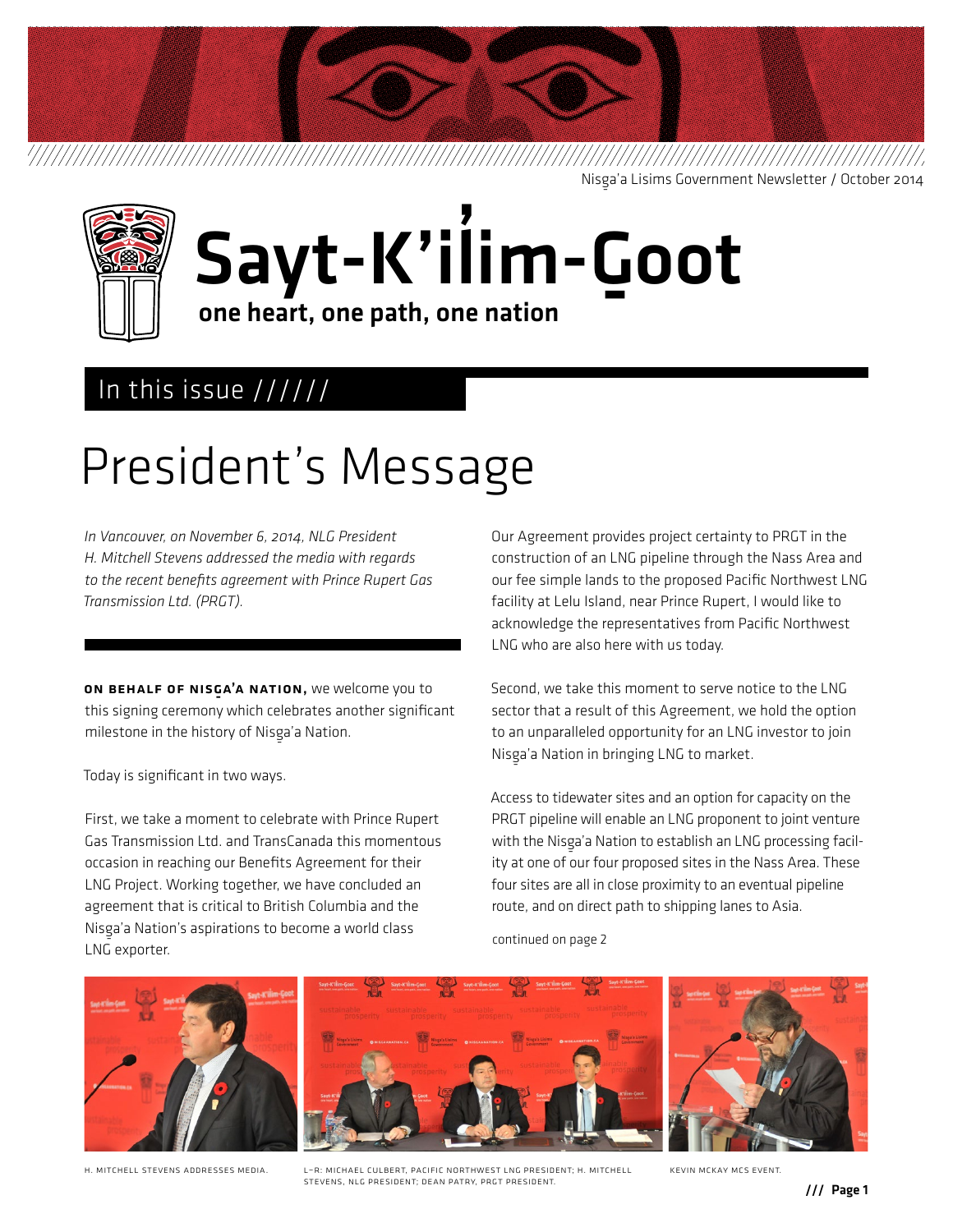#### **President's Message... /** continued from page 1



H. Mitchell Stevens accepts gift from John Dunn, PRGT Vice president.

nisg a'a team (L–R): ron nyce, Franklin Alexcee, corinne mckay, -henry moore, Kevin Mckay, H. Mitchell Stevens, collier azak, Gerald robinson, Margaret rosling, cheryl stephens.

dean Patry, PRGT president accepts nlg gift from ceo collier azak.

We invite interested investors in the LNG sector to explore this unique and highly attractive opportunity with us.

As a result of our Benefits Agreement, today Nisga'a Nation<br>. has become an active player in the LNG industry in BC.

Our agreement also provides the Nisga'a Nation with significant direct financial benefits including annual payments over the life of the Project, capacity funding, exclusive contracting opportunities for right-of-way clearing, camp services, security and medical services on Nisga'a Lands.<br>A LUI LANDS WARD ON MEDICAL WARD OF THE RESERVE Additionally, the Nisga'a Nation and PRGT will work together to determine whether the Nisga'a Nation can establish a future natural gas distribution scheme to serve homes within the Nass valley.

As a result of its recent historic property tax agreement with BC, the Nisga'a Nation will receive significant property<br>——————————————————— tax payments once the Project becomes operational.

All of this has been achieved without surrendering any of our fee simple interests in Nisga'a Lands. We continue to own the 2,000 sq. km of Nisga'a Lands that we owned<br>. before we entered into this Agreement. Moreover, exercising our constitutionally protected rights under the Environmental Chapter of the Nisg‑ a'a Treaty, we have protected our lands, our waters, our fisheries, our wildlife and the Provincial Park. It is imperative that we ensure that we can continue our way of life living on the land as we have done since time immemorial. The benefits we have secured under this Agreement will form part of the transformation and improvement to our quality of life that has been long hoped for by the Nisga'a Nation.<br>'

When I reflect on this moment and its place in our history, I remember how our elders struggled to achieve what we have today under our modern-day treaty, the Nisga'a Final Agreement. Our ancestors very clearly articulated in our 1913 Petition to the Privy Council in England our mandate and marching orders — to achieve a Treaty that recognizes our ownership of our lands and our self-governance over them. They understood these Treaty rights were necessary to assure our collective future as a people.

Our elders also understood that once our rights had been protected and perfected by our Treaty, it would ensure that Nisga'a Nation would become an active participant in any significant economic activities in the Nass Area.

The Nisg‑ a'a Treaty was the first modern treaty in BC and has been in place for 14 years. This Agreement with PRGT is exactly the type of opportunity that our elders struggled for over a century to achieve  $-$  so we could achieve sustainable prosperity for our people into the next century.

We can affirmatively state that our Treaty has made this Agreement possible today. The Nisga'a Nation is now and always has been open for business.

Finally, I would also like to acknowledge the hard work of our negotiating team — the CEO, Executive Director, our legal advisors at Aldridge and Rosling, our consultants at LGL and others, our staff and my elected colleagues at NLG who have all worked hard over the last several years to make this moment possible.

In closing, Nisga'a Nation strives for sustainable prosperity, and we look forward to a long and mutually beneficial economic relationship with PRGT.

Thank you, Sim'oogit K'aẃeen / H. Mitchell Stevens President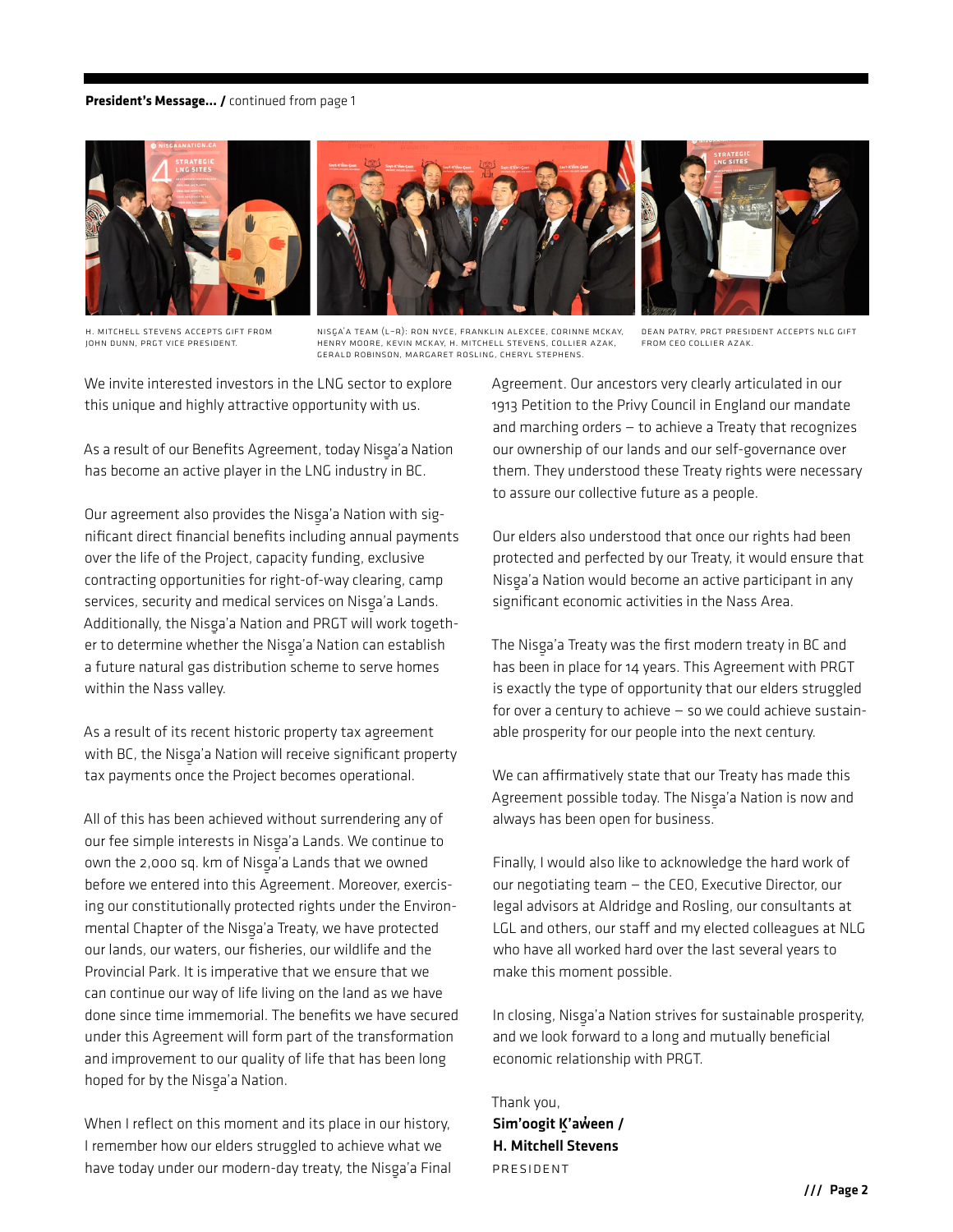## Nisga'a Nation and Prince Rupert Gas Transmission Ltd. celebrate agreement / *Nisga'a Nation seeks investors to pursue LNG liquefaction project*

November 6, 2014, Vancouver, BC / Today the Nisg‑ a'a Nation confirmed its Benefits Agreement with Prince Rupert Gas Transmission Ltd (PRGT) to provide right of way certainty for its proposed LNG pipeline project from northeastern British Columbia to the proposed Pacific NorthWest LNG export facility at Lelu Island near Prince Rupert. Nisga'a Nation also announced to the LNG sector that Nisga'a Nation is actively seeking investors to pursue<br>——————————————————— an LNG liquefaction project using the expansion capacity it has secured on the pipeline under this Agreement.

President Mitchell Stevens stated, "The Nisga'a Nation strives for sustainable prosperity and the prudent use of the lands that it owns, and we look forward to a long and mutually beneficial economic relationship with PRGT."

President Stevens continued, "Working together with PRGT, we have concluded an agreement that provides project certainty for PRGT in the construction of this pipeline that is critical to the aspirations of both British Columbia and the Nisga'a Nation to be a part of the world class LNG export industry. It also provides numerous financial and other benefits to the Nisga'a Nation over the life of the project to ensure the Nisg‑ a'a Nation can achieve its broader economic goals including the ability to participate directly in LNG development."

Dean Patry, President of Prince Rupert Gas Transmission Project stated, "We are very pleased to have concluded a Benefits Agreement with the Nisga'a Lisims

Government. The agreement is an important milestone for us, and it reflects our commitment to engage with the Nisga'a people in a meaningful way and provide fair compensation for the easements and associated impacts during construction. We strongly believe that ongoing collaboration is the only way to build and keep a positive relationship as we move this project forward."

PRGT is proposing to design, build, own and operate and decommission a 900 km natural gas pipeline project to deliver natural gas from a point near Hudson's Hope to the proposed Pacific Northwest LNG facility at Lelu Island, near Prince Rupert. The Benefits Agreement will, in consideration of the substantial financial and other benefits that will accrue to the Nisga'a Nation under the Agreement, allow approximately 97 Km of the proposed Project to run through Nisg‑ a'a Lands owned by the Nisg‑ a'a Nation and the Provincial Nisga'a Memorial Lava Bed Park.

President Stevens continued, "As a result of this Agreement, we hold an option for an unparalleled opportunity for an LNG investor to join us in bringing LNG to market. We serve notice to the LNG sector and invite interested investors to explore this unique and highly attractive opportunity with us."

"Access to tidewater site and transportation capacity on the PRGT pipeline will enable an LNG proponent to joint venture with the Nisg‑ a'a Nation to establish an LNG processing facility at one of our sites in the Nass Area, in close proximity to an eventual pipeline route, on shipping lanes located closer to Asia," stated President Stevens.

continued on page 4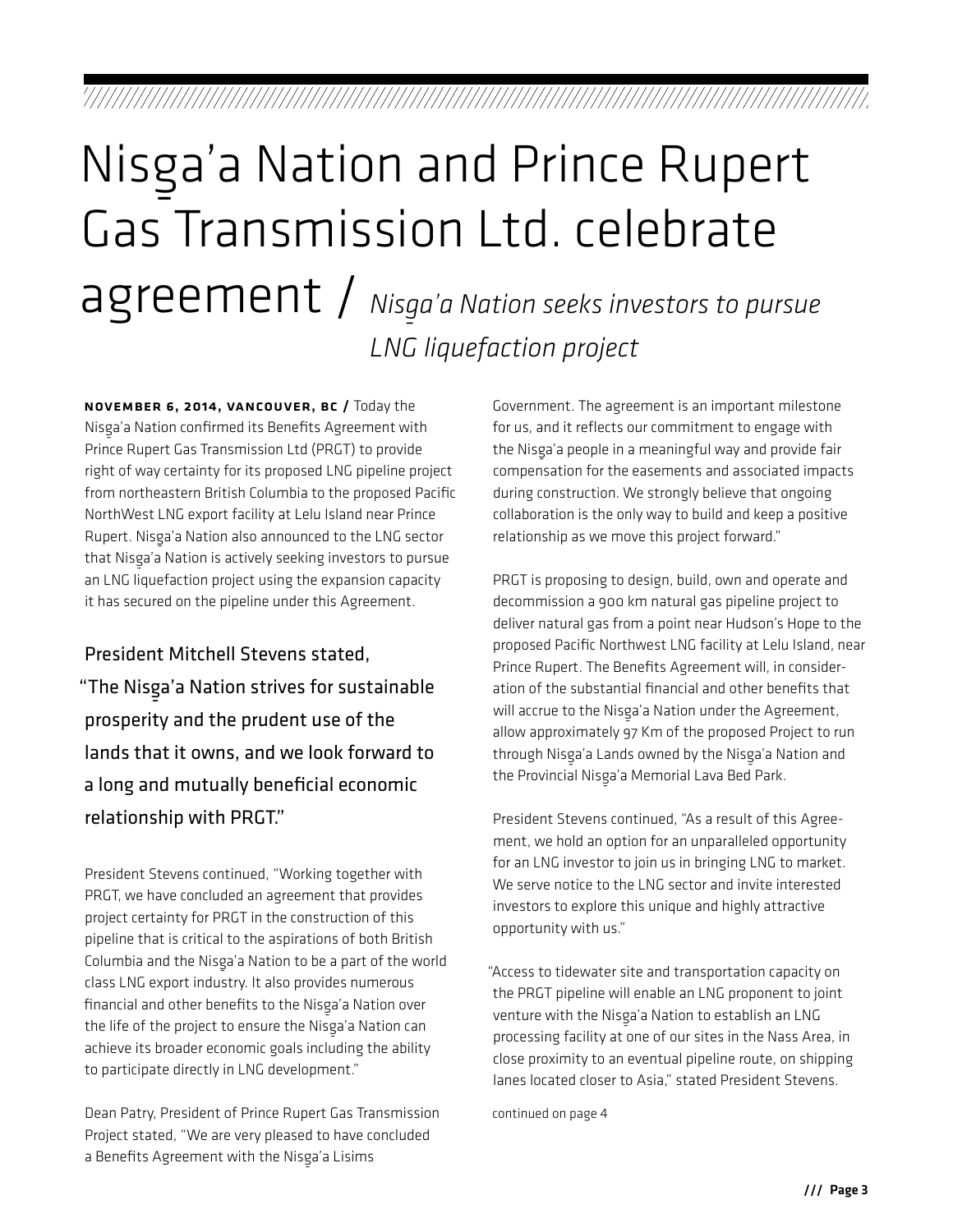"The Nisga'a Nation has accumulated the key elements to become an active participant in the LNG industry in BC. This is the type of opportunity for which our elders struggled for over the past century so we could achieve sustainable prosperity for our people extending into the next century," concluded President Stevens.

#### OTHER BENEFITS OF THE AGREEMENT

In recognition of the unique land ownership rights of the Nisga'a Nation the Agreement provides for significant direct financial benefits to the Nisga'a Nation and further capacity funding. The benefits include:

- Milestone payments
- Annual right of way payments
- Additional payments will be made on the basis of shared future successes for both PRGT and the Nisga'a Nation
- Nisga'a Nation will also receive significant property tax payments once the Project is operational
- PRGT to provide exclusive contracting opportunities for right-of-way clearing, camp services, security and medical services on Nisga'a Lands
- Nisga'a Nation will retain ownership of merchantable<br>- Alisan below the control of the control of the control of the control of the control of the control of the c timber harvested within Nisga'a Lands
- The Nation and PRGT will work together to determine whether the Nisga'a Nation can build a future natural gas distribution scheme to serve homes within the Nass Valley

#### OTHER AGREEMENTS

The Benefits Agreement with PRGT is the latest of several commercial agreements that Nisga'a Nation has entered<br>. into with prospective investors in the Nass Area in the last few years. The Nisga'a Nation has entered into agreements<br>.... with

- BC Hydro in respect of the Northwest Transmission Line
- Avanti Mines in respect of a proposed molybdenum mine,
- Seabridge Gold in respect of their proposed KSM mining project,
- Long Lake Hydro in respect of their proposed hydro-electric project

This July, Nisga'a Nation also entered into the Real Property<br>The Carly Microsoft Tax Co-ordination Agreement that enables the Nisga'a<br>... Lisims Government to levy and collect property tax from persons other than Nisga'a citizens, including companies that operate industrial installations, such as LNG pipelines and midstream infrastructure. Last week, the Government of BC introduced legislation, Bill 7, 2014, that gives effect to the Real Property Tax Co-ordination Agreement.

These agreements reflect Nisga'a Nation intent to establish a climate suitable for investment in the Nass Area as part of its vision of sustainable prosperity.

#### Media Contacts:

Edward Allen Director / Communications & Intergovernmental Relations Nisga'a Lisims Government<br>-250 633 3000

Bobby Clark Communications & Emergency Program Manager / Communications & Intergovernmental Relations Nisga'a Lisims Government<br>-250 633 3022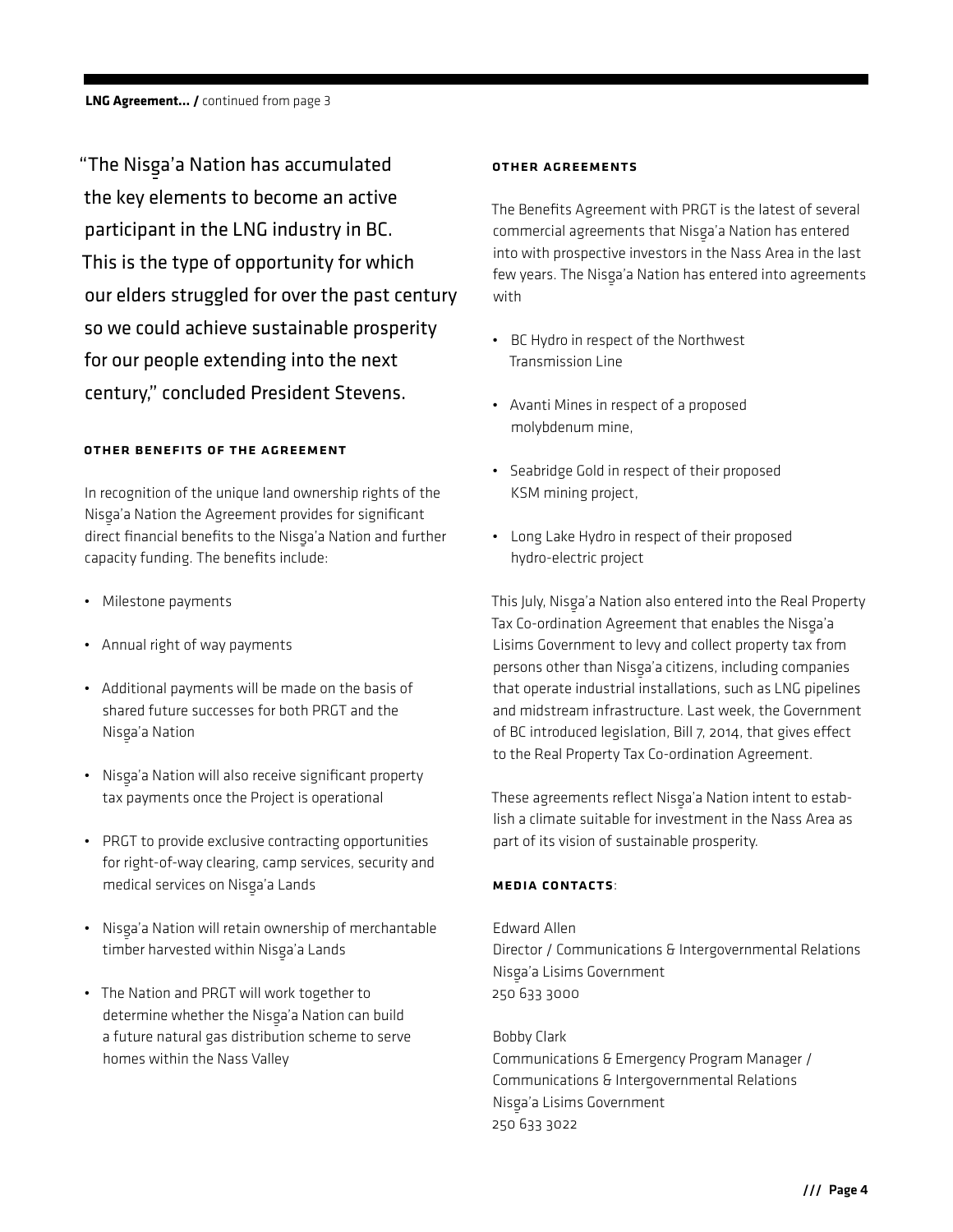## The Dreamer / A book of collected poems inspired by life experience by Sheila E. Sampare



THE NISGA'A MUSEUM will be featuring a book launch reading by Sheila E. Sampare. *The Dreamer: A book of collected poems inspired by life experience*, Ms. Sampare will take you on a journey through the highs and lows of living in the Nass Valley.

> "Dances with wolves" Book Reading and Signing — November 14, 2014 from 7pm–9pm — Free Admission

Refreshments provided after reading. Copies of the *The Dreamer*  Will be available for purchase, cash only. Copies are also available **AUTHOR SHEILA E. SAMPARE** 

at Misty River Books, [amazon.com](http://www.amazon.com), [kobo.com](http://www.kobo.com), [indigo.com](http://www.indigo.com) and [traffordorder.com](http://www.traffordorder.com).



When: Friday, Nov 14, 2014 7 to 9 pm Where: Nisga'a Museum,<br>. Lax្galts'ap (Greenville)

### NVHA unveils and blesses new medical equipment



Rev. Harry Moore, blessing new medical equipment at NVHA.

**OCTOBER 22, 2014 /** The Nisga'a Valley Health Authority board and staff welcomed Simgigat, Sigidim haana $\dot{\underline{\mathsf{g}}}$ and members of the public to witness the unveiling and blessing of new state of the art x-ray, lab, ultrasound and optometry equipment that will enhance medical services delivery in the Nass Valley.

The afternoon ceremony began with opening remarks by NVH Board chairperson Rev. James Moore and opening

prayer by Rev. Cannon Gary Davis, Sr., followed by opening remarks by NLG Representative, Sigidimnak' Angaye'e,<br>Clientes Shirley Morven who provided a historical context of the evolution of health services in the Nass Valley.

The blessing of the new facilities was led by Sim'oogit W'ii Gilax̯namk̪'ap (Rev. Can., Gary Davis); Sim'oogit W'ii Adaahlg‑ an (Cpt. Oliver McNeil); Sim'oogit Wisin Xbil'tkw (Andrew Mercer) and Sim'oogit Luudisdoos (Rev. Harry Moore) with prayers offered by Sigidimnak‑ ' W'ii Ts'iksna'ak̯s (Pauline Grandison) and Sigidimnak̪' Tk'igapks (Alice Azak).

The new equipment sees the return of critical medical services that will make accessibility easier for Nass Valley residents. Medical staff were on hand to provide an overview of all of the new equipment features.

To see more pictures of the blessing ceremony, visit our photo album: [http://nisgaanation.zenfolio.com/](http://nisgaanation.zenfolio.com/p558410449) [p558410449](http://nisgaanation.zenfolio.com/p558410449)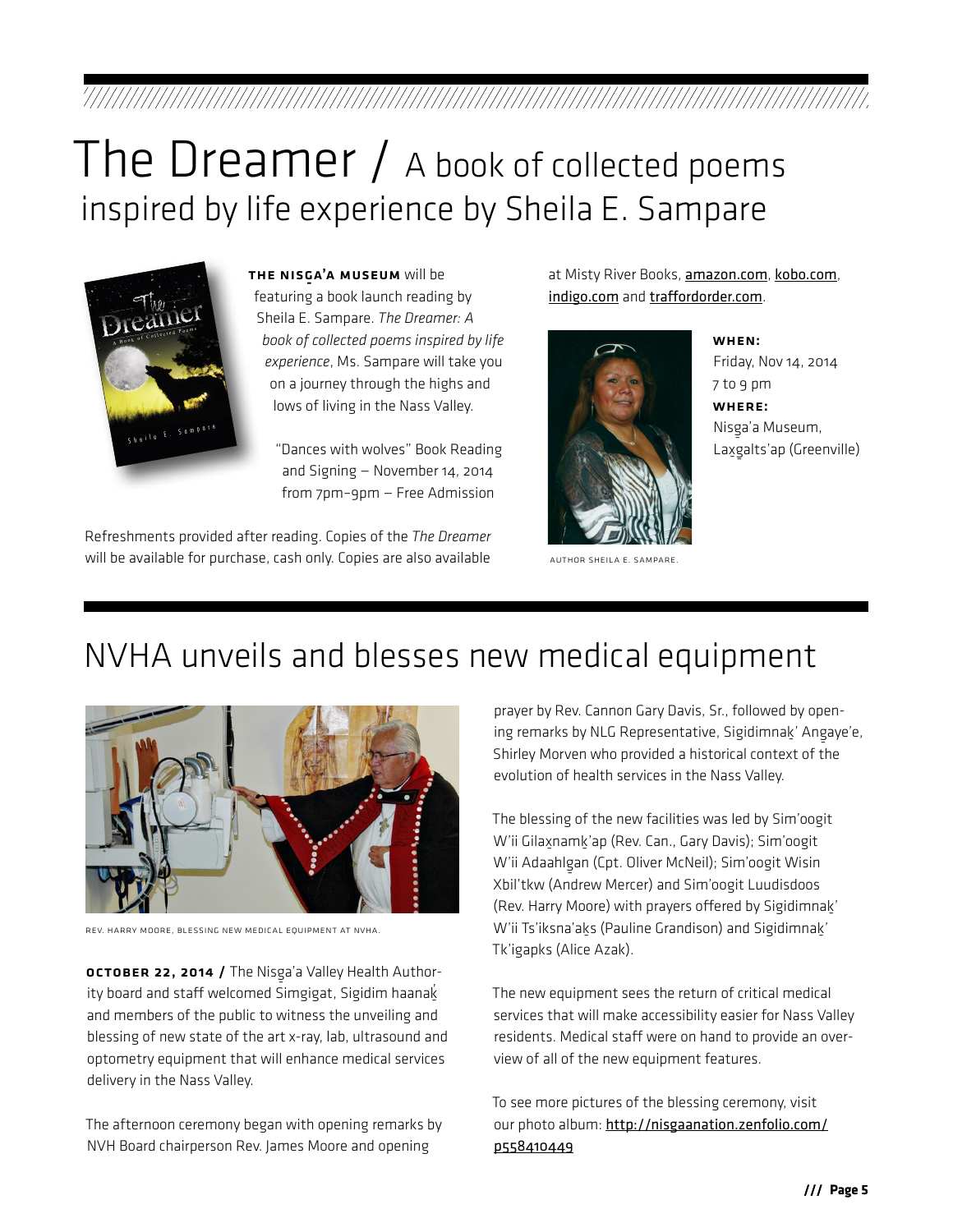## Cultural Calendar

To have an event added to the online Cultural Calendar, contact the Main Receptionist at Nisga'a Lisims Government in person, fax or mail to:

Main Receptionist Nisga'a Lisims Government<br>———————————————————— PO Box 231 / New Aiyansh, BC voj 1A0 Tel: 250 633 3000 / Fax: 250 633 2367 TF: 1 866 633 0888

Please provide the date(s), name of event, location and if applicable, the tribe(s) and the Wilp(s) involved. Please also remember to have the location of your event secured or reserved only after approval has been received from your respective Village Government Office, prior to submitting your announcement to NLG.

To view the Cultural Calendar visit: www.nisgaanation.ca/cultural-calendar

## Environmental Monitor Assistant Program / WWNI

Tailored to the needs of industry in northern BC, the Environmental Monitoring Assistant Program training prepares students for entry-level fieldwork with a focus on environmental monitoring.

LOCATION: WWNI Campus, Gitwinksihlkw DATES: January 2015 (start date TBD)

For more information contact: Allie Meeres 1.877.277.2288 ext 5831 ameeres@nwcc.bc.ca Mitch Verde mverde@wwni.bc.ca

### NLG Wins Prestigious Human Resources Award!

Nisg‑ a'a Lisims Government was announced winner in the 'Best Reward & Recognition Strategy' category at the Canadian HR Awards ceremony in Toronto on Friday November 7, 2014.

The Canadian HR Awards brings together industry leaders to celebrate excellence in the HR profession, recognizing individuals, teams and companies for their outstanding achievements in people management. There are 17 organizational and individual categories that have been designed to ensure national recognition of both large and small organizations on their individual merits.

In recent years, NLG HR Manager Cheryl Pelletier and the HR team have implemented various employee recognition initiatives acknowledging such things as years of service, academic and employment achievements recognition in addition to various health and wellness activities.

Cheryl Pelletier, NLG's Human Resources Manager, Pearl Munroe, Human Resources Advisor and Executive Director Cheryl Stephens were on hand to accept the award. About the award, Cheryl Pelletier had this to say:

"It is truly an honour to be recognized at the National level. The programs that we have developed and implemented would not be successful without an entire team working tirelessly for the employees of Nisga'a Lisims Government.<br>The contribution of the contribution of the contribution of the contribution of the contribution of the contri That team extends well beyond the HR department  $-$  we have had unwavering support from our CEO and Executive Director throughout."

"I would also add that this recognition is such validation. The work that we do improves the working environment for our employees and keeps NLG top of mind as a great place to work. We are an employer of choice, able to attract and retain qualified talent in a highly competitive environment in northern BC."

Congratulations to our HR Department, CEO and Executive Director for their dedication in improving the working conditions for employees at NLG!

For information, go to www.hrawards.ca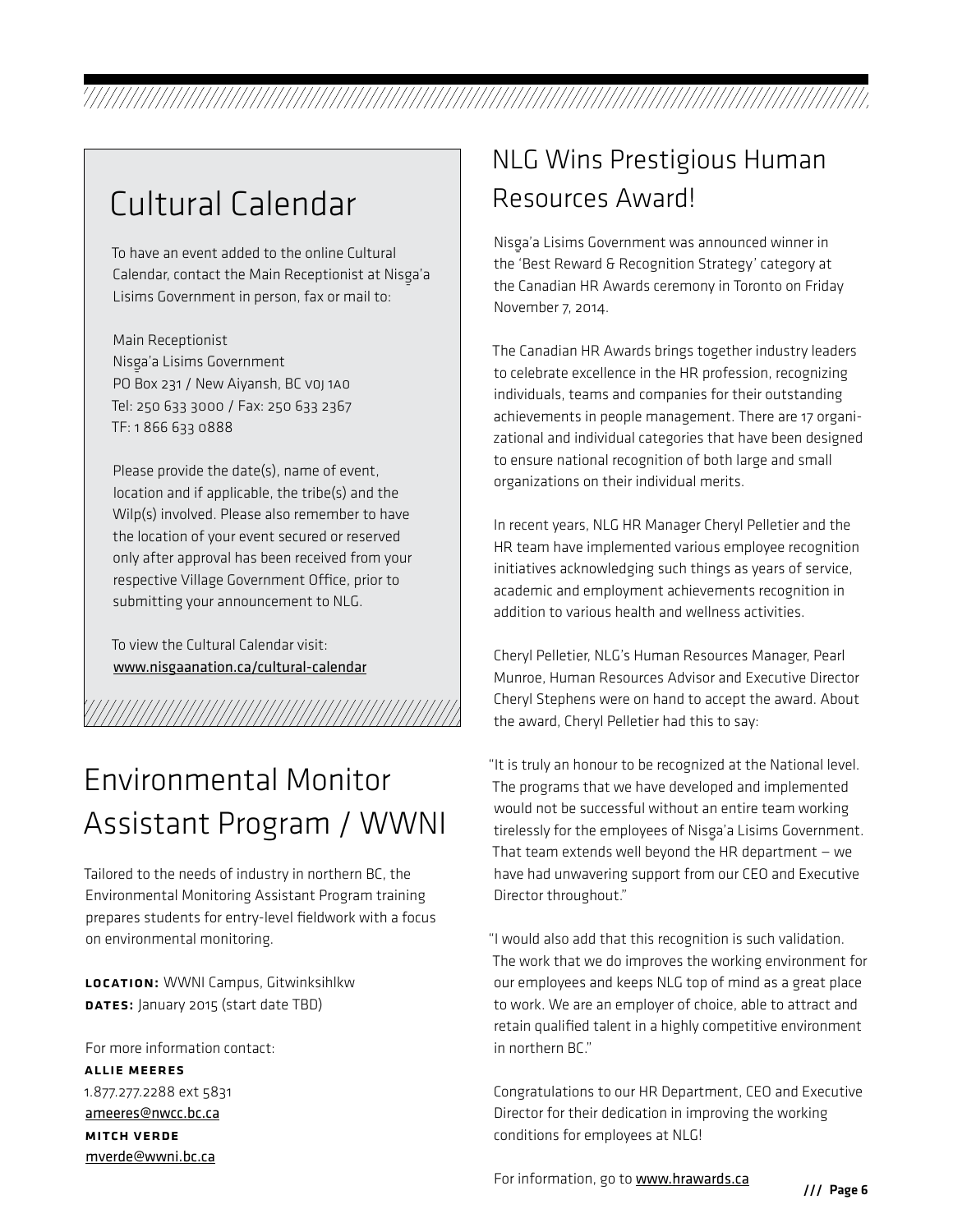## The Great BC SHAKEOUT 2014

Did you participate? At 10:16am on October 16, 2014 NLG joined thousands of British Columbians in the earthquake preparedness drill that promotes Drop, Cover and Hold on!



To see more photos visit: <http://nisgaanation.zenfolio.com/p953283606>

## Majagaleehl Nisga'a / Nisga'a United Band to play in Grey Cup Parade

Majagaleehl Nisga'a, the Nisga'a United Band has seen a his-<br>. toric revival in recent weeks as they prepare for their journey to the 102nd Grey Cup in Vancouver later this month.

Since the band received its invitation to be a part of the Grey Cup parade on Saturday November 29, they began to recruit old and new members resulting in an impressive contingent of 108 members.

The New Aiyansh Harmonic Silver Band, Gitwinksihlkw Brass Band, Greenville Concert Band and Kincolith Concert Band have been working collectively and tirelessly, practicing two nights a week and marching in communities on Sunday afternoons in addition to performing at weddings and funerals. They've also been actively fundraising and coordinating logistics to transport the 108 member Nisg‑ a'a United Band to Vancouver. The band will wrap up their fundraising drive with an open invitation black tie gala reception and concert at the Laxgalts'ap Community Centre on November 22, 2014.

Nisg‑ a'a Lisims Government has supported the Nisg‑ a'a United Band with a \$50,000 contribution a parade banner and promotional materials.

#### Upcoming schedule:

Sunday NOVEMBER 16TH / Gingolx<br>... Marching practice at 1:30 pm

Tuesday NOVEMBER 18TH / Terrace Performance Rally at the Kitsumkalum hall 6:30 pm

Thursday NOVEMBER 20TH / Gitwinksihlkw Marching for NVHB Addictions Awareness Week Parade

Saturday NOVEMBER 22ND / Lax្galts'ap<br>— Banquet Rally at 5:00 pm

Friday NOVEMBER 28TH / Vancouver Dinner and performance at the Aboriginal Friendship Center on Hastings

Saturday NOVEMBER 29TH / Vancouver Grey Cup Parade in Vancouver

*Si'aamhl ji wilsim' Majag-aleehl K-'alii-Aksim Nisg-a'a!*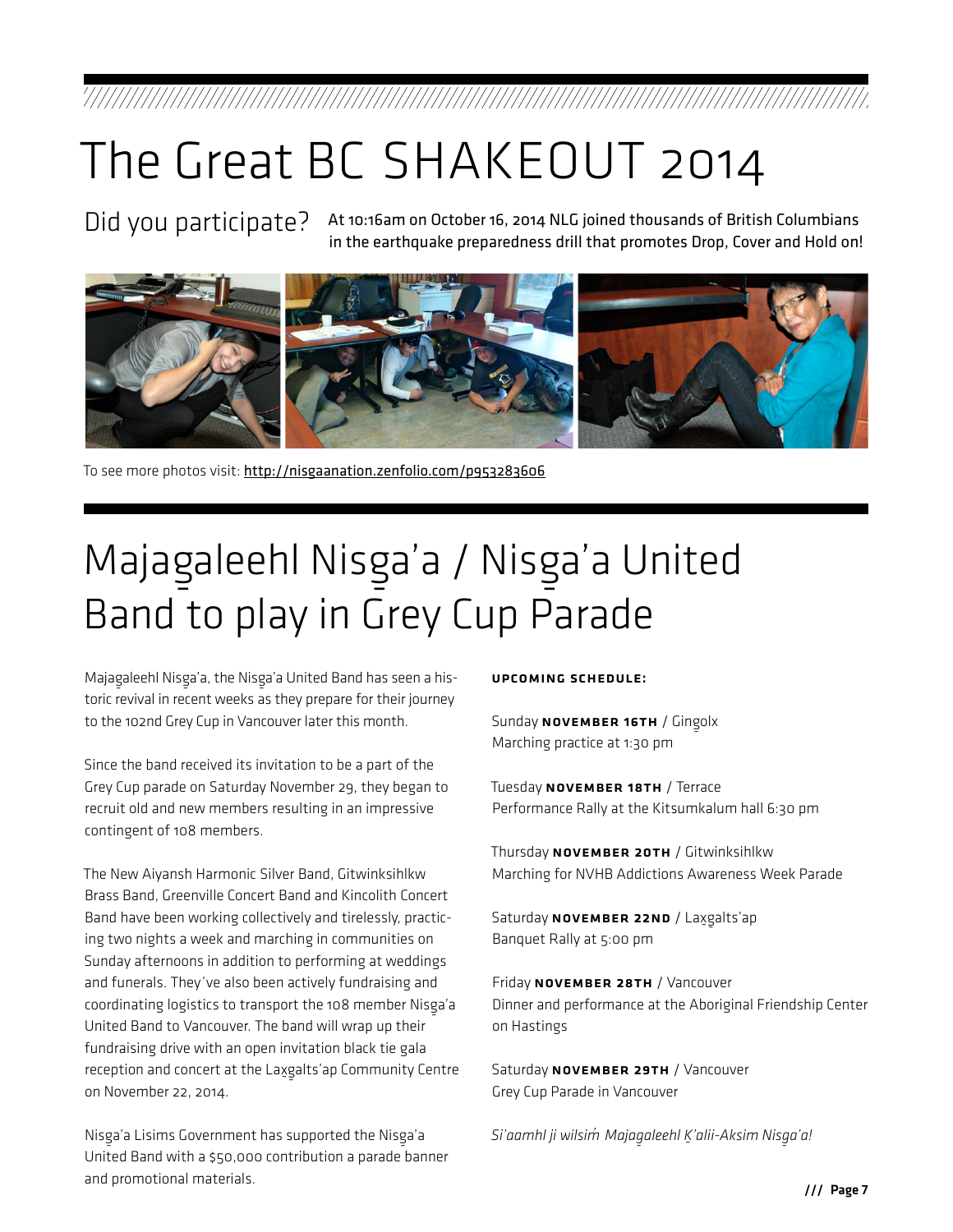## Job Opportunities //////

## Camp Manager / Kitsault, BC

#### LOCATION: Kitsault, BC

Contract Term: 12-18 months.

Merit Consultants International Inc. is providing Construction Management services for a greenfield mining project near Kitsault, BC.

#### Job Overview:

Managing the remote camp site service contractors including:

- Selection of meals and changes;
- Monitor of daily man-loading including hotel reservations;
- Coordination with Site Security as needed;
- Coordinate on-going maintenance on camp including renovations;
- Administer the contract between camp owner and camp caterer/housekeeping/janitorial contractor;
- Monitor performance quality, standards and goals of caterer/housekeeping/janitorial contract are being met;
- Handling of complaints from guest;
- Reconcile the camp caterer's invoice to their schedule of prices to approve for payment;
- Reporting on a monthly basis on camp services to the Construction Manager;
- Develops and follows appropriate policies, procedures to meet the needs of the camp facilities.

#### Qualifications:

- 5 years experience with remote accommodation services management;
- Has a complete understanding of WHMIS, Food Safe, First Aid and other site specific safety requirements;
- Proficient in Microsoft Word, Excel, and Outlook; Adobe Professional;
- Ability to work independently and within groups;
- Strong verbal and written communication skills;
- Strong attention to detail;
- Sound judgment capability and ability to maintain confidentiality.

#### Project Details:

- Project site work rotation 2 weeks in x 2 weeks out (to be confirmed);
- Camp accommodations and meals;
- Site day allowance provided.
- Apply By: December 20, 2014

Email resume to: info@meritconsultants.net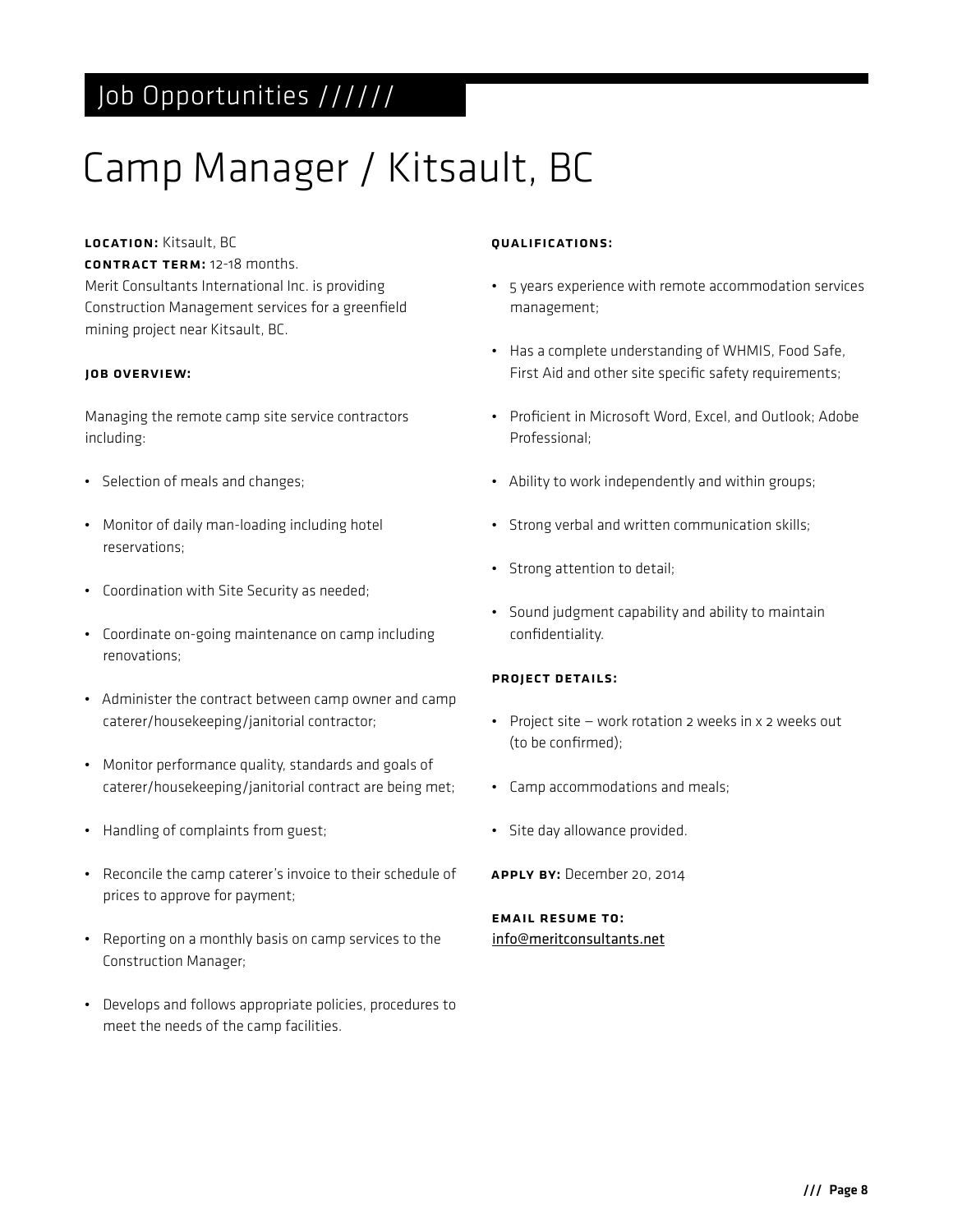### Job Opportunities //////

# Chief Administrative Officer / Gingolx

Ging‑ olx Village Government / Employment Opportunity

POSITION: Chief Administrative Officer LOCATION: Nisga'a Village of Gingolx Reports to: GVG Chief and Council DEADLINE: December 3rd, 2014 **SALARY:** To commensurate with qualifications

#### Duties:

- Reports to and works directly with Chief and Council
- Oversee delivery of Programs & Services
- Ensure compliance to all Nisga'a Nation and Nisga'a Village Legislation(s) as per Nisga'a Treaty
- Budgeting and monitoring of annual budgets and work plans
- Acts as a liaison on behalf of Gingolx Village Government to other entities
- Supervision of staff
- Other duties as required as per job description

#### Qualifications:

- Minimum of 5 years' experience in executive level management preferably administrative management
- Previous experience as Chief Executive Officer, Chief Administrative Officer or equivalent
- $\bullet$  Knowledge of Nisga'a Treaty is required
- A Bachelor degree is Business or Public Administration is preferred however, an equivalent combination of education and experience will be considered
- Gingolx Village Government is an equal opportunities employer, however, may give preference to Nisga'a<br>... citizens
- Business and equipment and all Microsoft ware knowledge is a must
- Some knowledge of Nisga'a language and culture will<br>. be an asset
- Valid BC Driver's license

#### Qualified candidates should send application, resume, cover letter and reference letters to:

Gingolx Village Government Attention: C. Franklin Alexcee Chief & Council General Delivery Kincolith, BC V0V 1B0 Fax: 250 326 4208

No emails will be accepted.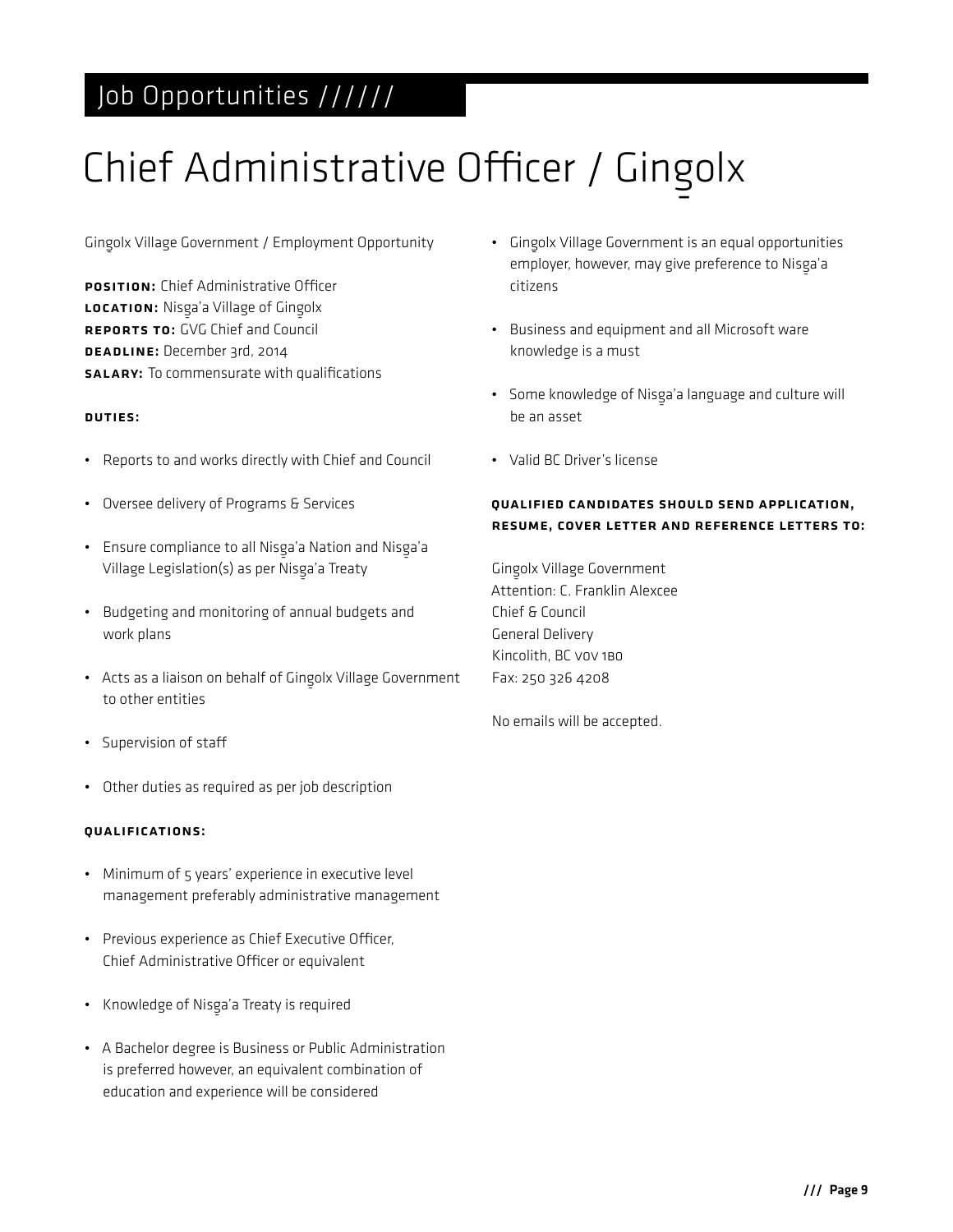## Avanti Kitsault Mine Ltd. / Nisg-a'a Project Information Bulletin / October 2014

#### Construction update:

Earthworks are continuing at the mine site to clear the way for camp construction scheduled to begin in the spring. The Nass River Bridge is being replaced and Forest Service Roads are being upgraded this fall and over the winter. Nisga'a contractors and workers are involved in many of<br>... these activities.

#### Potential Opportunity:

Avanti is evaluating the possibility of managing internally a large portion of the earthworks required at various locations around the project site, rather than hiring an outside contractor. Avanti will be looking for qualified drivers and equipment operators, including owner-operators, to work directly for Avanti on this portion of the project. A decision is expected within the next couple of months, so if you are interested in applying for some of this work, make sure you have registered your information and qualifications with the NEST office.

Contact NEST Manager, Gary Patsey at tel: 1 250 633 2210; toll free: 1 844 633 2210; email: nest@nisgaa.net or check out the program information at [www.nisgaanation.ca/](www.nisgaanation.ca/employmentresources) [employmentresources](www.nisgaanation.ca/employmentresources).

#### Hiring update:

Avanti has been busy over the past few months hiring several key members of their construction and operations team.

Avanti is actively searching for people to fill numerous roles and is keen to employ Nisga'a citizens. All those who are interested in working with Avanti Kitsault Mine Ltd. are encouraged to register with the NEST office.

The NEST office keeps a registry of interested Nisg‑ a'a job seekers and can help you match your skills to the right sort of job opportunity and help you prepare to give you the best chance of success.

#### Environment:

In light of recent, unforeseen events in August at the Mt. Polley mine in central BC, Avanti Kitsault Mine Ltd. wrote a letter to NLG highlighting its continued confidence in the current tailings management plan and design for the project. These plans were developed over years of study and millions of dollars in geotechnical research and engineering. However, as a responsible resource company Avanti has recently taken additional measures with the appointment of an Independent Review Panel. The purpose of this panel of internationally recognized experts is to review geotechnical engineering and waste management practices and, if necessary, make recommendations to augment the environmental management programme.

#### AVANTI / NISGA'A EMPLOYMENT AND SKILLS TRAINING Workshop: Terrace (July 30) and Gitwinksihlkw (July 31) Feedback Survey Report

A ten-question survey was administered online between 8th September and 6th October 2014.

The survey was emailed to approximately 64 workshop participants who provided their email addresses at the sign-in desk. 15 people responded to the survey.

Overall the feedback was positive with some useful feedback for future workshops, mostly about requests for more specific information, including:

- Details on the sorts of jobs that will be available
- Details on the sorts of training people should be seeking in order to qualify for these jobs, including potential funding sources for such training.
- More elaboration on specific training plans
- Specific details about how and when to apply for jobs
- Information on wages

continued on page 11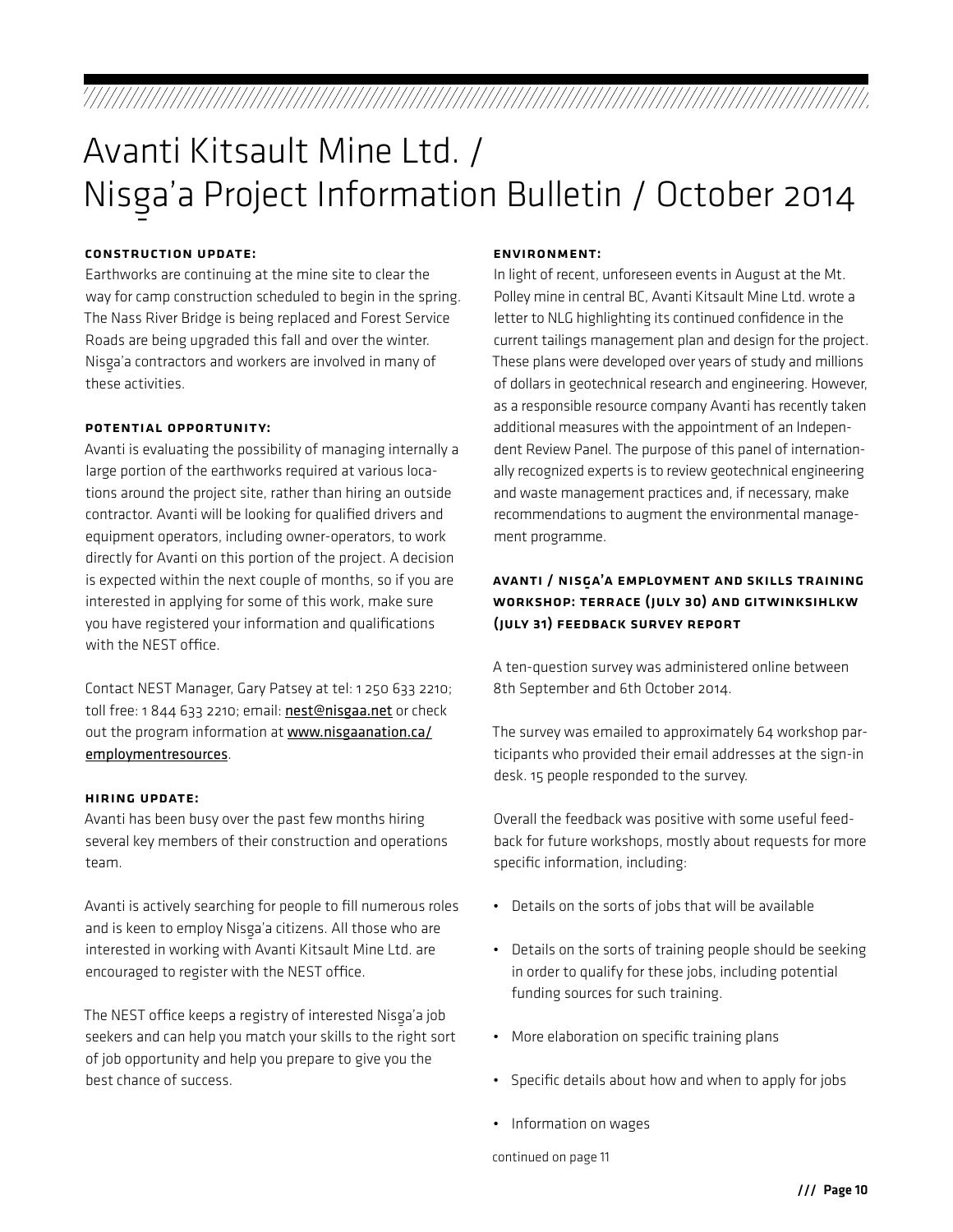All respondents said that the information presented was useful and that they were now more interested in seeking employment than before the workshop.

#### Some other notable quotes and comments from respondents:

*"Avanti and NEST [should] get together with a wage indemnity for workers that are trained but can't find employment because they lack experience"*

*"…each speaker [should] not to be so quick with presentation…be more thorough [and] share information such as a written copy, electronic copy on cd or email."*

*"Provide information into what kind of education and training we as a people can prepare ourselves for in order to be job ready for Avanti Mining."*

*"More advance notice [of the workshop] and a local person to network with the locals."*

*"Maybe have applications at the workshop"*

*"The 1st workshop was given to show us approx time frame and number of workers. A more in depth look at exactly how many heavy equipment, labourers etc may be needed [would be helpful] if there is another workshop."*

*"…glad to hear that more [workshops] are in the works"*

### Prince Rupert Gas Transmission Project update #17

To read the latest on TransCanada's PRGT Project, read the October and November 2014 update: www.nisgaanation.ca/sites/default/ files/2014%2010%2016%20PRGT%20Project%20 Activity%20Update%2017%20.pdf

## Nass River Bridge Replacement / Notification of temporary and full closure

Due to the Nass River Bridge Replacement at Km 14.7 of the Kinskuch Forest Service Road, access to the north side of the bridge and the Avanti Kitsault Mine Site will be restricted. The Kinskuch Forest Service Road will be closed between 14 km–15 km intermittently or fully starting October 9, 2014.

Intermittent closures on the Kinskuch Forest Service Road will occur daily from 8 am to 5 pm starting October 9, 2014 until November 15, 2014. Expect 2–3 hour delays.

Full closure on the Kinskuch Forest Service Road will occur from November 15, 2014 through February 28, 2015 and will be in effect 24 hrs/day. Absolutely no through vehicle or pedestrian traffic will be able to cross the bridge. A detour route will be available.

Access to the detour route is located 35 km north of the Nass-Cranberry Junction on Highway 37. It provides access to the north side of the bridge and the Avanti Kitsault Mine Site via the Arbor FSR (0–2.5 km), Niska FSR (0–41 km), and Kinskuch FSR (15.8–40.3 km). The total detour route length is approximately 100 km. Drivers should allow a minimum of 3 hours to navigate from Cranberry Junction to the Avanti Kitsault Mine Site.

The detour route will be posted. Please obey signage and drive according to road conditions.

Avanti Kitsault Mine Ltd. thanks you for your patience.

For more information, please contact Surespan Construction (Don Lind) at 604 998 1133.

For a map of the area affected and further information visit: www.nisgaanation.ca/sites/default/files/Avanti%20 Kitsault%20Mine%20Ltd%20-%20Nass%20River%20 Bridge%20Replacement%20Notification.pdf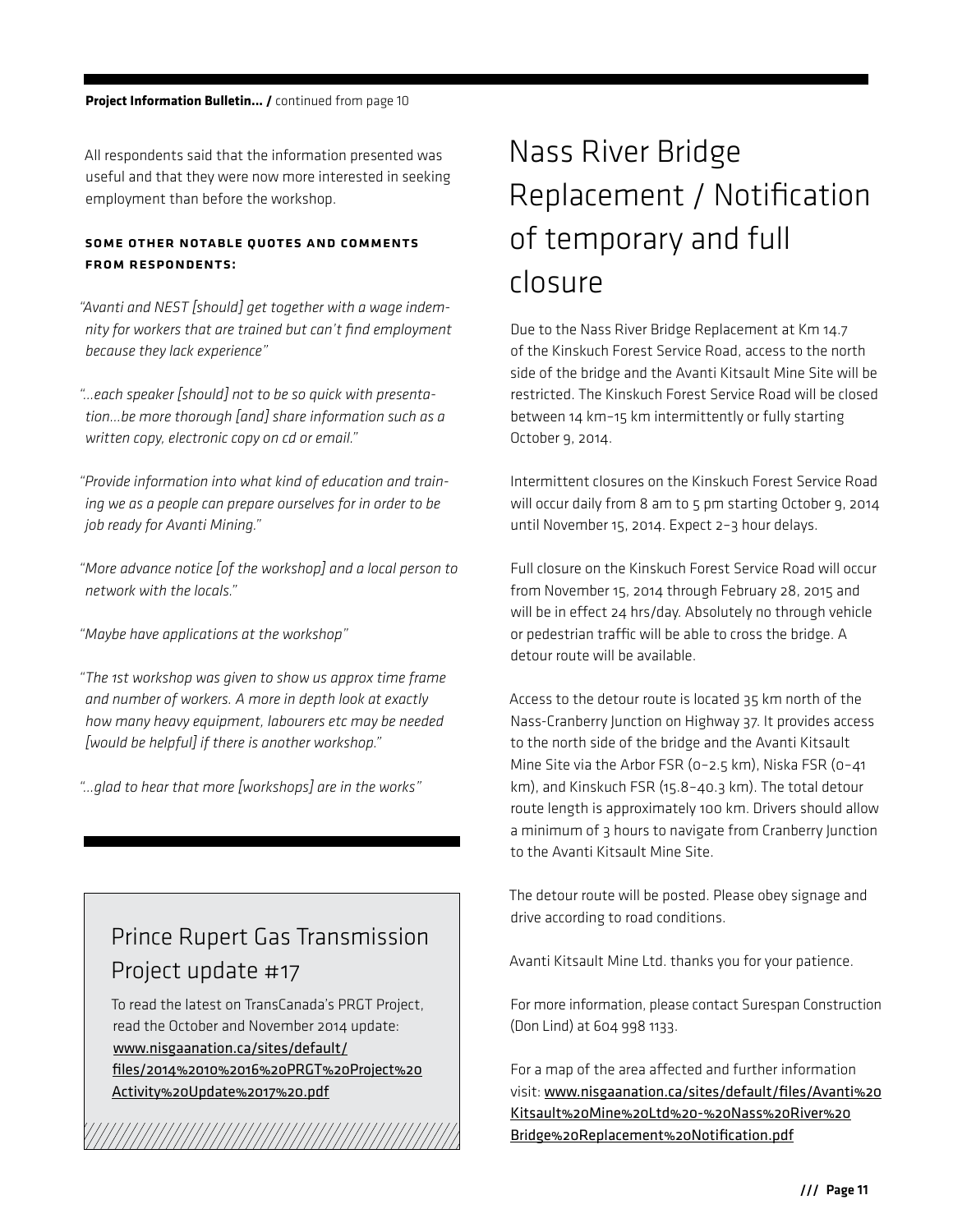#### BRIEFING REPORTS

*At the beginning of each monthly meeting of the Executive, the NLG Senior Management provide briefing reports that highlight their department's monthly administrative activity and meetings attended:* 

#### Chief Executive Officer / Collier Azak

The CEO attended the regular Senior Management Team (SMT) meeting on October 26, 2014. The SMT meeting usually follow the executive meetings each month. Senior management discuss and plan items from the executive meetings.

The CEO submitted final 2015 budget draft to the Finance Department on October 2, 2014.

The CEO attended, with the Director of Programs & Services, the orientation meeting with the recent Nisga'a Lisims<br>Canada in the contract of the University of the University of the Canada in the Canada in the recent Nisga' Government Executive appointee to the Nisga'a Valley Health Authority Board on October 3, 2014.<br>-

The CEO also attended (along with the Executive Director, In-House Legal Counsel and the General Counsel) the Officer Briefings on September 29, October 8 and 23 of 2014. Agenda items were various including the property tax issues with the provincial legislative process, property assessment on Nisg‑ a'a Lands, and the Nisg‑ a'a Valley Health Authority evaluation and oversight.

#### Executive Director / Cheryl Stephens

The Executive Director continued to work with Nisga'a Child & Family Services Director, In-House Legal Counsel and the<br>- All the Campions of Campions of the University of the Campions of the Campions of the Campions of the Director of Programs & Services regarding Implementation and Transition Planning for move to C6.

The Executive Director attended a Programs & Services Education Sub-committee meeting with School District #92 regarding the K–12 assessment on October 6, 2014.

Regarding Fisheries & Wildlife, the Executive Director responded to correspondence from Canada clarifying Nisg‑ a'a Nation position regarding potential listing of Nass Oolichan.

For the Nass Area Strategy, continued to review all correspondence relating to referrals. Also continued to attend meeting with prospective proponents in which included main table negotiations and side tables (Employment & Contracting, ROW, Tax, Routing) in support of the main table. Also met with Lax‑ g ‑ alts'ap Village Government regarding Village Lands and pipeline routing.

In Human Resources, the Executive Director worked with and consulted/reviewed issues with HR Manager and IHLC (as necessary) Recruitment: Valerie Doolan, Justice Worker, Gingolx – started October 6, 2014. Kimberly Sandve, GIS Technician –<br>- Started Words started October 20, 2014. Jessica Davis, Reception Lower Level — started October 6, 2014 in a 3-month term position.

The Executive Director attended Officer Briefings, Sr. Management meetings, a Nisga'a Foundation meeting and a<br>Can War Strift Microsoft Quality of Life meeting to discuss the framework.

#### fisheries & Wildlife / Harry Nyce, sr.

The Director monitored and advised on Nisg‑ a'a Fisheries & Wildlife programs that are in progress and some are winding down for the season. Attended a senior management meeting on September 26, 2014. The Director also attended the NNFC Board meeting in Kalum on October 6.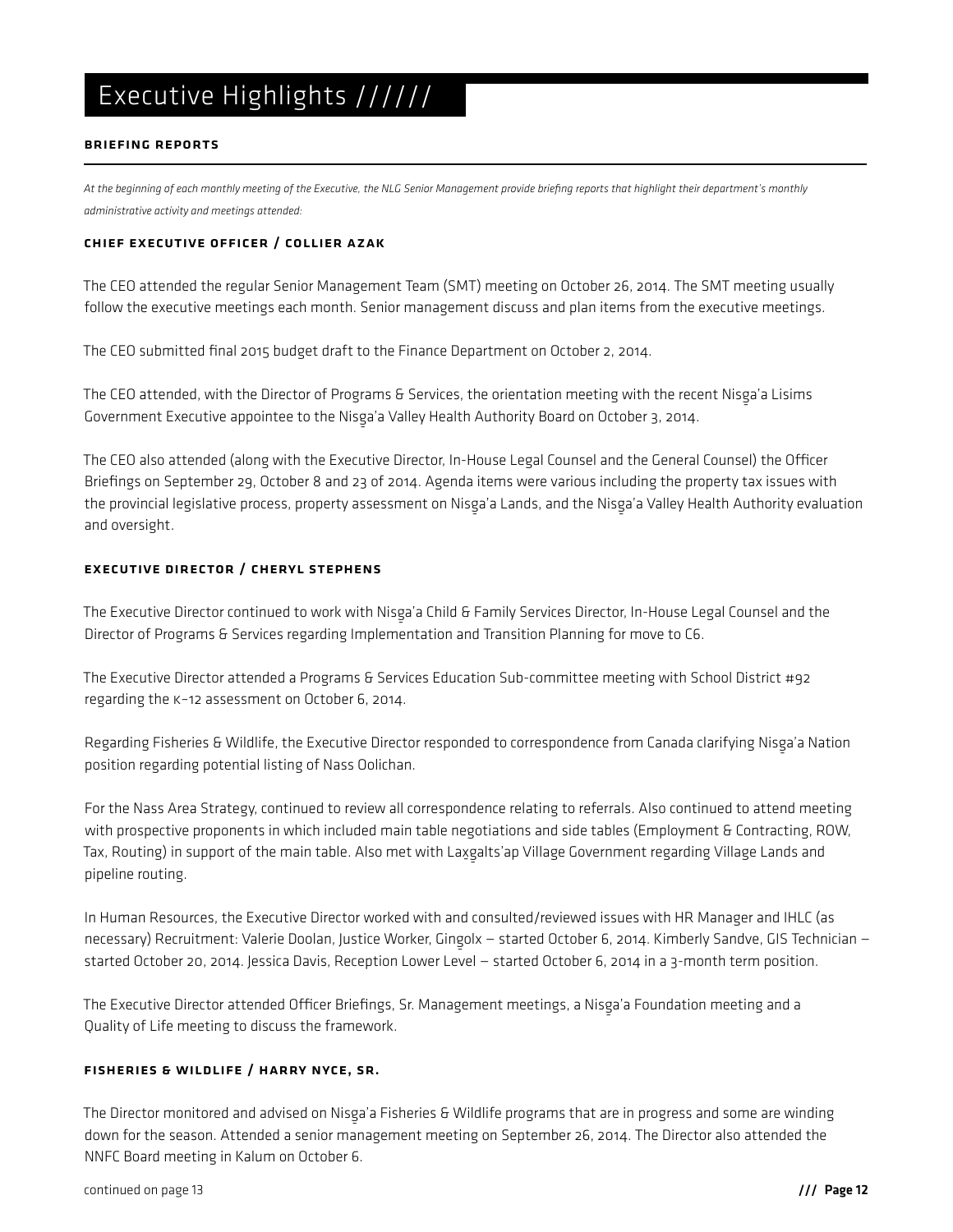#### Programs & Services / Roberta Stewart

In the Access to Justice Department, a strategic plan is in place to develop a therapeutic program for domestic violence. Also, plans are underway to begin the support counselling training of 40 support workers; 10 support workers from each village will be selected.

The Ayuuk‑ hl Nisg‑ a'a Department has ongoing programs that are in progress with the curriculum development of Nisg‑ a'a History courses, Nisga'a name plates of staff, positions, various services and utilities; Terms of Reference for Nisga'a<br>. Language Authority, and *Nisga'a Heritage Act*.

The Council of Elders met on October 22, 2014. Nisg‑ a'a History is being taught in the Nisg‑ a'a History 11 course at Nisg‑ a'a Elementary Secondary School (NESS). On November 3, 2014, The Council of Elders hosted workshops at NESS for the students and teachers for 2014 Unity Day.

In Nisga'a Enrolment & Eligibility management, the finance committee discussed the elder's gift package to determine<br>Committee discussed the elder's gift package to determine future financial projections. A synopsis from 2000 to 2014 and future projections, 2015–2020 will be tabled at Wilp Si'ayuuk॒hl Nisga'a.

Nisga'a Child & Family Services two C6 social workers achieved their C6 competencies. To ensure the social workers maintain<br>We also the computation with the computation of the computation of the computation of the computat their C6 delegation, they will be employed as auxiliary staff with MCFD. A plan is in place to increase the support services, a family skills worker will be posted for the valley.

In the Terrace Office, Fall activities include language and culture, youth activities, elder's tea, festival events, cultural dancing. Provided education gifts to terrace students and affiliate members.

Winter Coat and Boot Applications were received and processed for terrace members and affiliates. New is an Elders Winter Coat and Boot allowance and applications are currently being accepted.

October Food Hamper for Terrace members only, \$75.00 food hamper gift card.

A Terrace Nisg‑ a'a Community meeting was held on October 21, 2014: updated the Nisg‑ a'a community members on programs and services and expenditures to date at the Terrace Nisga'a Office.

Youth Organizing Youth (YOY) reported a successful youth council nomination and elections that was held in Gitwinksihlkw, Prince Rupert, Gitlax‑ t'aamiks and Lax‑ g ‑ alts'ap for the 2014–2015 term. YOY met with the grade 11/12 leadership class at NESS on youth council and to encourage a student council to prepare for the youth council roles. The YOY coordinator attended Cuystwi Indigenous Youth Wellness Gathering: Reclaiming Our High Risk Youth program, which is a partnership with Provincial Health Services Authority (PHSA) Aboriginal programs. YOY is coordinating with the youth ages 15–18 to take this online wellness program.

Community Enrichment is the project name for the community sexual exploitation awareness:

- Children off the Streets workshops at NESS
- Children off the Streets workshops at Lax្ទ alts'ap School for Grades 5-7
- ‑ Outcomes will be presented to Gitlax‑ t'aamiks Village Government Council, Gitwinksihlkw Village Government Council

continued on page 14